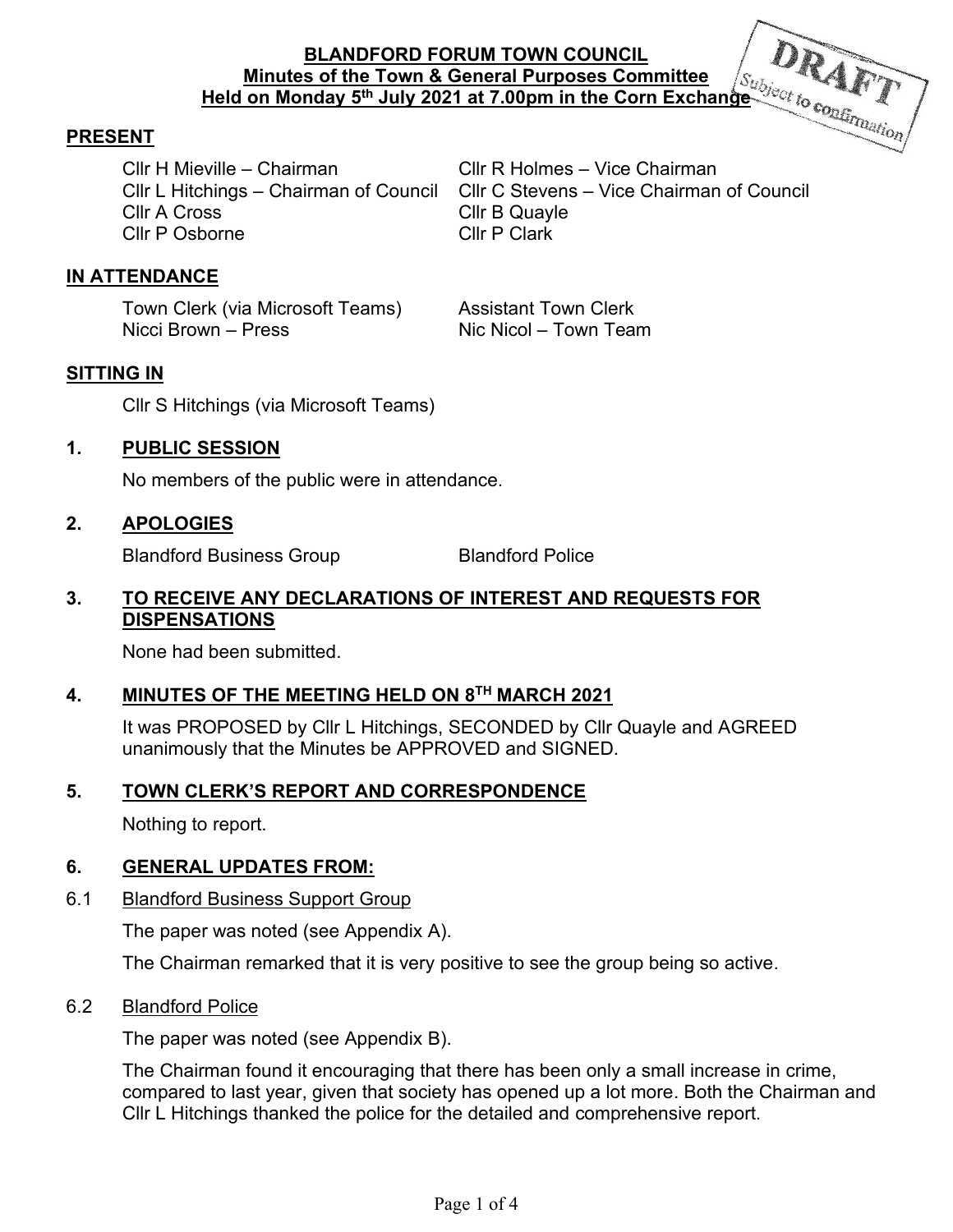# **6. GENERAL UPDATES FROM (cont.):**

#### 6.3 Market Manager

The paper was noted (see Appendix C).

 Nic Nicol from the Town Team commented that the Market Manager is always very helpful to all stall holders.

 Cllr L Hitchings requested for the Market Manager to look at some strategies to encourage the Saturday market to be as vibrant as the Thursday market. One example could be to offer a reduction in rent. Councillors would like the Market Manager to attend the next meeting to present some ideas.

# **ACTION: TOWN CLERK**

 Cllr L Hitchings voiced his disappointment that the market might be moved to another location for the next 12 weeks due to the slab replacement project, although he does understand that the works are necessary. He would like for the Dorset Council depot to be in the Marsh & Ham.

 Cllrs Osborne and Holmes commented that the slab work is very important and that there could be other options for the market, i.e., moving to another day for it to be more vibrant. Cllr Holmes also felt that visitors would visit the market in other locations if it was to be moved temporarily.

6.4 Town Team

 Nic Nicol spoke about the actions from the Town Team in recent months and sent the following report prior to the meeting.

- 6.4.1 Successful Delivery of the Town Centre Recovery Survey In the fog of the pandemic, the successful delivery of the Town Centre Recovery Survey was a major Town Team achievement, working in collaboration with the Town Council. Directors and members put in a huge amount of time and effort to deliver the survey and analysis of SurveyMonkey and off-line results. The detailed Action Plan compiled by Dorset Council's Community Led Development Officer, is currently on hold because of the long-anticipated paving replacement programme, planned to start in June and complete by the end of August 2021. The key findings of the survey were that people would like 'cleaner streets, less litter, more outdoor seating, more toilets, pedestrianised areas, wider pavements and less motor traffic'. We will not lose sight of the outcome of the survey. Its findings should form part of the analysis by Dorset Council in its survey on the impact of pedestrianisation next year. Similarly, through membership of the Town Centre Enhancements Working Group, the Town Team will do its utmost to ensure promotion of the local view of what people in the town want.
- 6.4.2 Town Centre and Arches Entertainment Late August and September Programme of entertainment for late August and September this year put together with costs and resource requirements to help bring the town back to life post pandemic. Organiser unable to proceed without funding.
- 6.4.3 Clean-up Blandford Campaign Despite the pandemic restrictions the CUBC had a good year. A number of litter picks were held throughout 2020, including a weekly Saturday litter pick during August. More to follow in the coming months, including support for events in the town.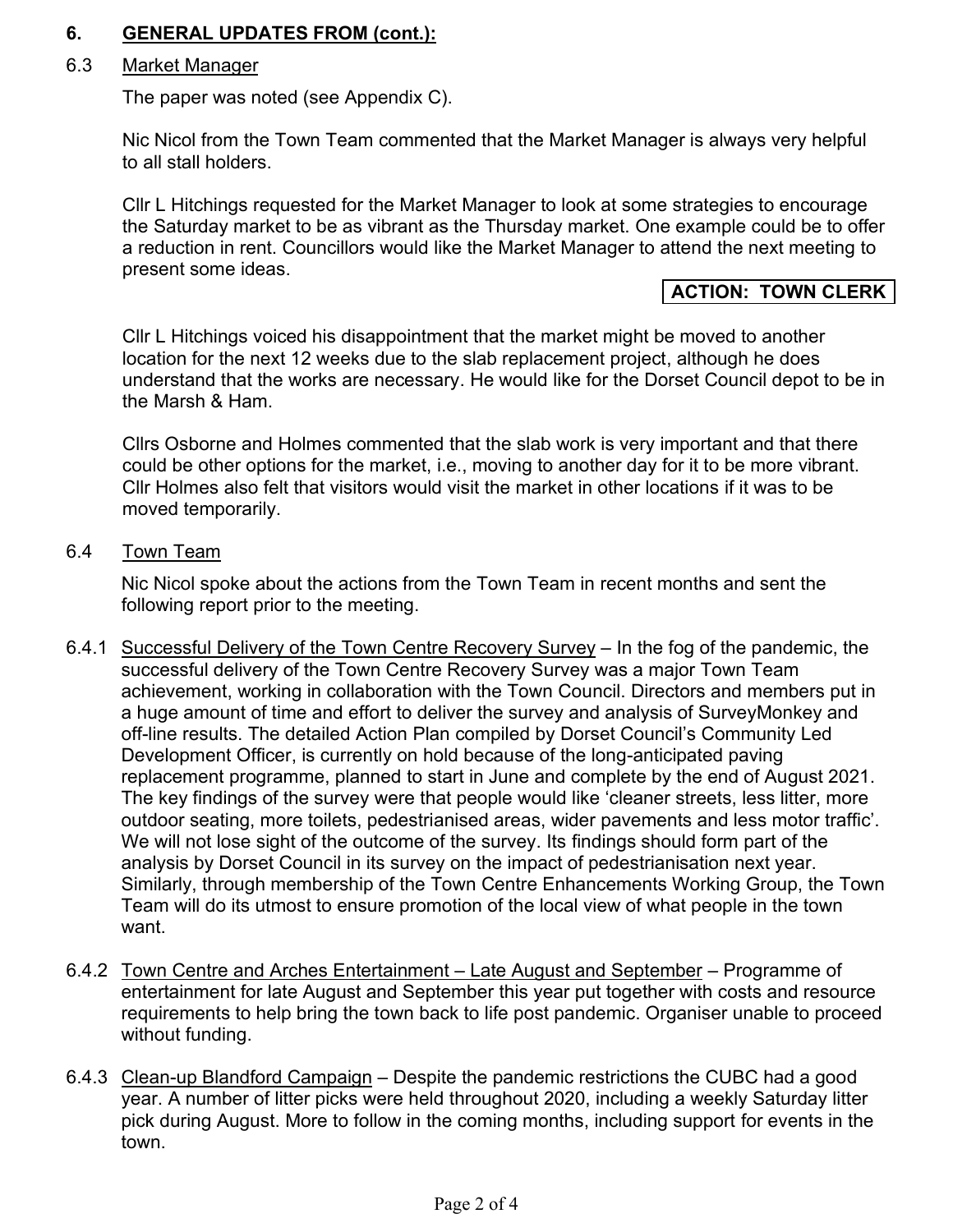### 6.4 Town Team (cont.)

- 6.4.4 20 is Plenty in Blandford Proposal supported by Town Team and presentation made to Town Council.
- 6.4.5 Dorset Council's Bus Back Better The Town Team will continue to promote in the strongest terms – requirements for the Dorchester bus to stop at the hospital and for buses that enable commuters to get to and from work in Wimborne, Poole and the Ferndown Industrial Estate (the largest in Dorset).

Cllr L Hitchings requested for Cllr Quayle to look into options for the bus to include a stop at the Dorchester hospital when the next tender is due with the bus companies. Cllr Quayle will provide a written response.

# **ACTION: CLLR QUAYLE**

### **7. DORSET COUNCIL HIGHWAYS**

7.1 To consider supporting a one-way system in The Plocks, leading from the Post Office out onto Church Lane and Salisbury Street (as requested by Cllr Holmes)

It was PROPOSED by Cllr L Hitchings, SECONDED by Cllr Holmes and AGREED unanimously that

#### **The Town Council expresses their aspiration to see improved traffic flow management throughout the town, with the safety of pedestrians a priority.**

# **ACTION: TOWN CLERK**

### 7.2 To consider a request for HGV traffic management along Salisbury Road

The paper was noted (see Appendix D).

It was PROPOSED by Cllr Quayle, SECONDED by Cllr Osborne and AGREED (7 in favour, 1 against) that

**The Town Council wishes for a letter to be sent to the Dorset Council to request written or verbal conversations are held with local businesses and building contractors reminding them of the existing TRO and that alternative routes are available.**

**ACTION: TOWN CLERK** 

#### **8. REVIEW OF TOWN & GENERAL PURPOSES BUDGETS TO 31ST MAY 2021**

- 8.1 Analytical Review of Revenue Budget The paper was noted (see Appendix E).
- 8.2 Review of Earmarked Reserves The paper was noted (see Appendix F).
- 8.3 Reserve Accounts

.

The paper was noted (see Appendix G).